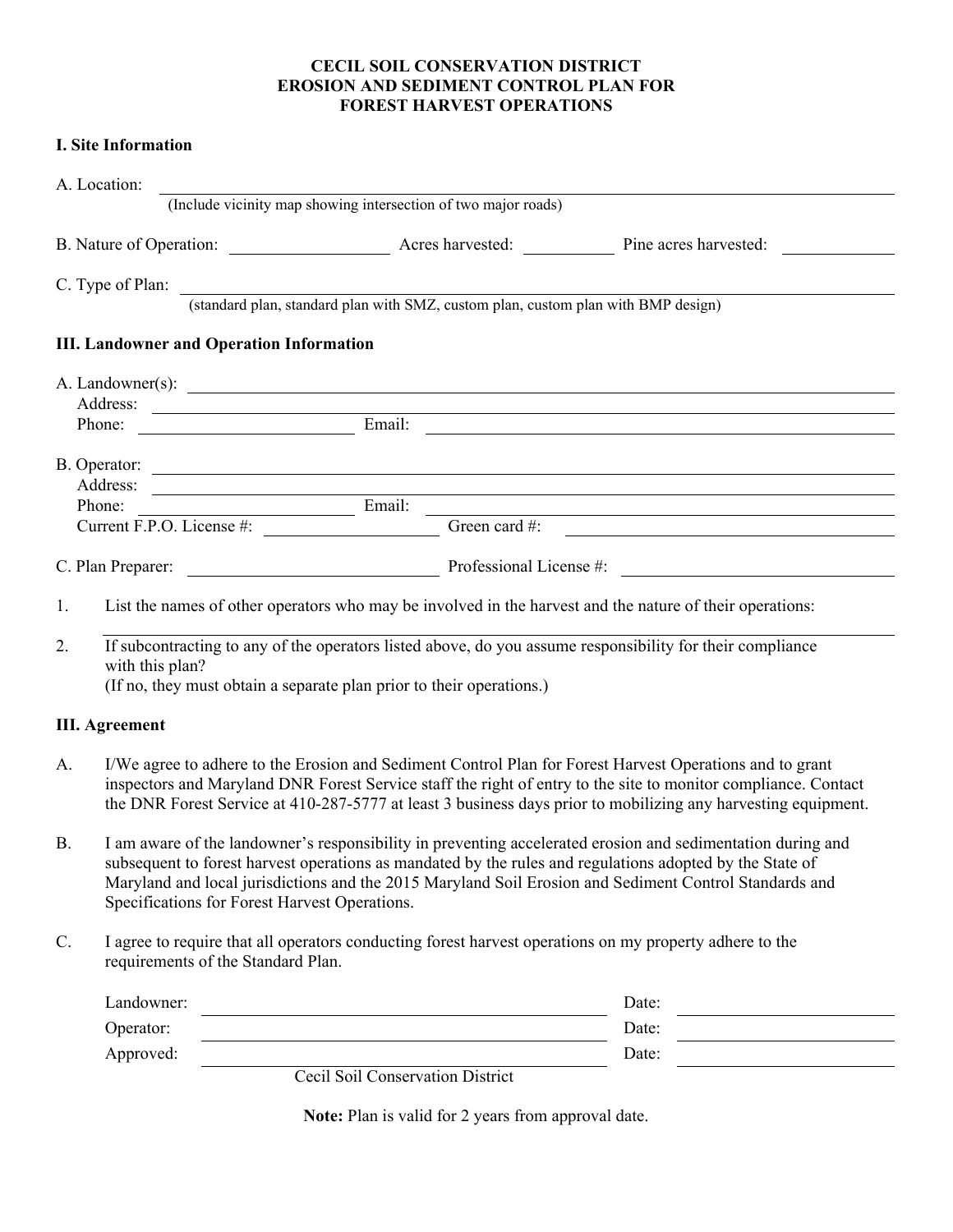### FORESTRY DECLARATION OF INTENT

| District                      | Map | Grid | Parcel | Lot |
|-------------------------------|-----|------|--------|-----|
| Owner's Name(s):<br>Location: |     |      |        |     |

 $I (We),$  the Owner(s) of the real property as identified above, hereby declare my (our) intention to continue and/or place into commercial forestry use the above property, in accordance with the provisions of the Cecil County Forest Conservation Regulations, Article III, Section 3.2C, for a period of at least five (5) consecutive full taxable years following this date.

This declaration grants an exemption for commercial forestry activities under the Cecil County Forest Conservation Program. If the land does not remain in commercial forestry use, the Owner must notify the Cecil County Office of Planning and Zoning. If the Owner makes the application for an activity regulated under the Forest Conservation Program, on all or part of the parcel within the five (5) year period, the Cecil County Office of Planning and Zoning may require the Owner to meet the forest conservation threshold established in the Forest Conservation Regulations, Articles VII and VIII, and may also assess a noncompliance fee for forested areas cut in violation of the forestry exemption.

I (We) declare, under the penalties of law, that this declaration, including any accompanying forms and statements, has been examined by me (us) and the information contained herein, to the best of my (our) knowledge, information and belief, is true, correct and complete.

Signature(s) \_\_\_\_\_\_\_\_\_\_\_\_\_\_\_\_\_\_\_\_\_\_\_\_\_\_\_\_\_\_\_\_\_\_\_\_\_\_\_\_\_\_\_\_\_ Date: \_\_\_\_\_\_\_\_\_\_\_\_\_

| ۔ م<br>я<br>٠. |  |  |  |  |
|----------------|--|--|--|--|
|                |  |  |  |  |

\_\_\_\_\_\_\_\_\_\_\_\_\_\_\_\_\_\_\_\_\_\_\_\_\_\_\_\_\_\_\_\_\_\_\_\_\_\_\_\_\_\_\_\_\_ Date: \_\_\_\_\_\_\_\_\_\_\_\_\_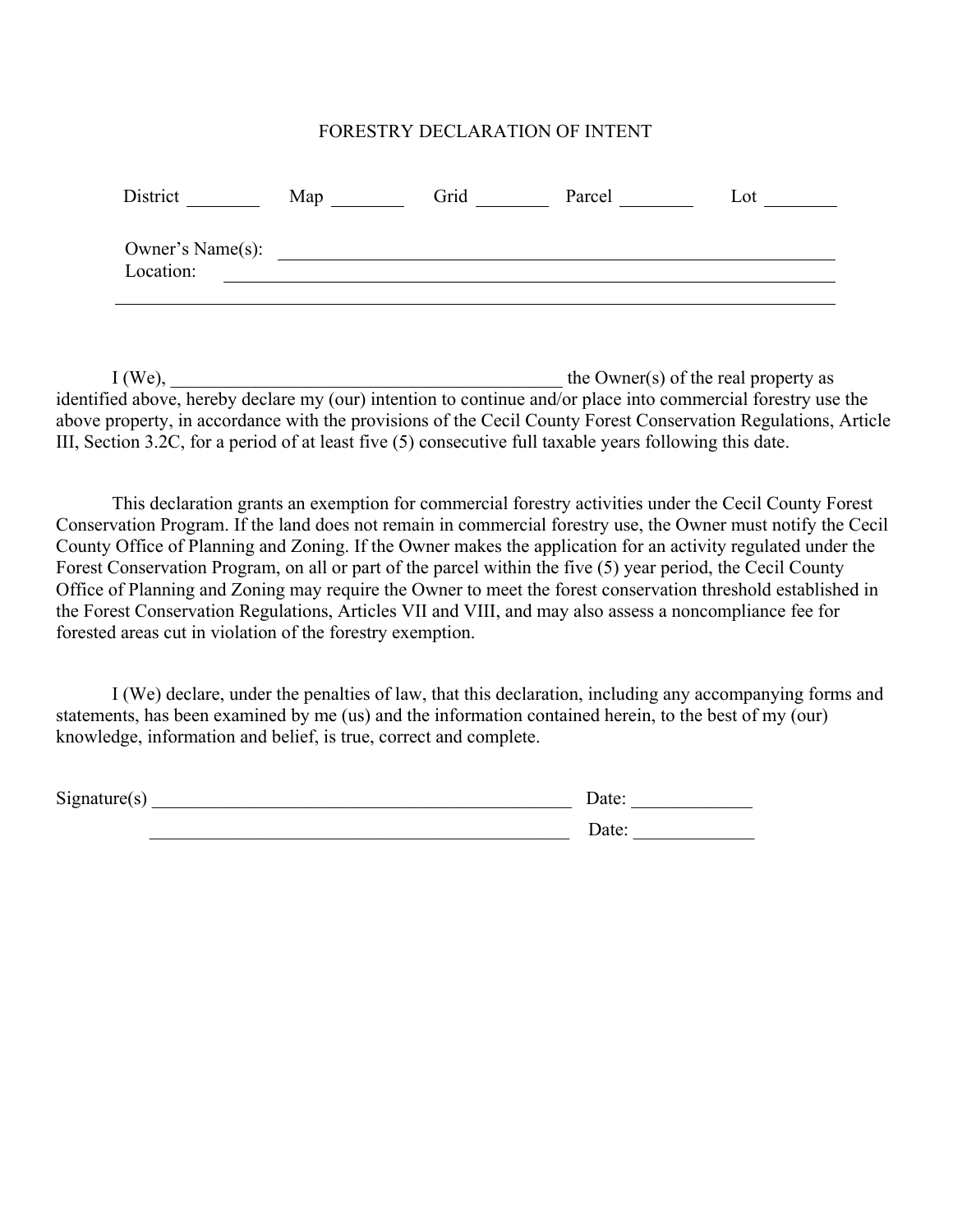# BUFFER MANAGEMENT PLAN

|     | Landowner's Name:                                                                                                                 | Telephone:                                                               |                                                                                                                                    |  |  |  |  |
|-----|-----------------------------------------------------------------------------------------------------------------------------------|--------------------------------------------------------------------------|------------------------------------------------------------------------------------------------------------------------------------|--|--|--|--|
|     | Address:<br><u> 1989 - Johann Stoff, deutscher Stoffen und der Stoffen und der Stoffen und der Stoffen und der Stoffen und de</u> |                                                                          |                                                                                                                                    |  |  |  |  |
|     | Site Conditions – (please attach map)                                                                                             |                                                                          |                                                                                                                                    |  |  |  |  |
| 1.  | Area in buffer (acres)                                                                                                            |                                                                          |                                                                                                                                    |  |  |  |  |
| 2.  | Average slope of land to watercourse (percent)                                                                                    |                                                                          | 2.                                                                                                                                 |  |  |  |  |
| 3.  |                                                                                                                                   | Average width of buffer on each side of watercourse (feet)               | 3.<br><u> 1980 - Jan Barat, prima politik (</u>                                                                                    |  |  |  |  |
| 4.  | Present stand density                                                                                                             | 4a. Average basal area/acre<br>4b. % stocking                            | <u> 1990 - Johann Barbara, martin a</u><br>4a.<br>4b.                                                                              |  |  |  |  |
| 5.  | Species composition                                                                                                               | 5a. % loblolly pine present<br>5b. % yellow poplar present               | 5a.<br>5b.<br><u> 1989 - Jan Stein Stein Stein Stein Stein Stein Stein Stein Stein Stein Stein Stein Stein Stein Stein Stein S</u> |  |  |  |  |
| 6.  | Is buffer even or uneven age?                                                                                                     |                                                                          | 6.                                                                                                                                 |  |  |  |  |
| 7.  | What is dominant size class?                                                                                                      |                                                                          | 7.                                                                                                                                 |  |  |  |  |
| 8.  | What species dominate the understory?                                                                                             |                                                                          | 8.                                                                                                                                 |  |  |  |  |
| 9.  | Is competition in the understory light, moderate, or severe?                                                                      |                                                                          | 9.                                                                                                                                 |  |  |  |  |
| 10. | How large is the watershed drainage area?                                                                                         |                                                                          | 10.<br><u> 1990 - Johann Barbara, martin a</u>                                                                                     |  |  |  |  |
| 11. |                                                                                                                                   | Is this a Habitat Protection Area? If so, show area on the attached map. | 11.                                                                                                                                |  |  |  |  |
|     | Comments:                                                                                                                         |                                                                          |                                                                                                                                    |  |  |  |  |

Specification of Harvest – No harvesting will occur within the first 60' from mean high water line or edge of tidal wetlands, except as permitted by the Buffer Management Guideline.

| Ι. | Cutting methods: intermediate thinning, single tree selection, group<br>selection, shelterwood, seed tree, clearcut. (Clearcutting will only be<br>allowed if the stand composition consists of 25% or greater with either<br>loblolly pine or yellow poplar.) |     |  |
|----|----------------------------------------------------------------------------------------------------------------------------------------------------------------------------------------------------------------------------------------------------------------|-----|--|
| 2. | Amount of basal area being harvested (sq. ft./acre)                                                                                                                                                                                                            |     |  |
| 3. | Amount of basal area to remain (sq. ft/acre)                                                                                                                                                                                                                   |     |  |
| 4. | How many stream crossings are planned or needed?                                                                                                                                                                                                               | -4. |  |
| 5. | Will the next stand be predominantly advanced reproduction, seed tree, or<br>seedling stock?                                                                                                                                                                   | 5.  |  |
| 6. | Site preparation methods to be utilized?                                                                                                                                                                                                                       | 6.  |  |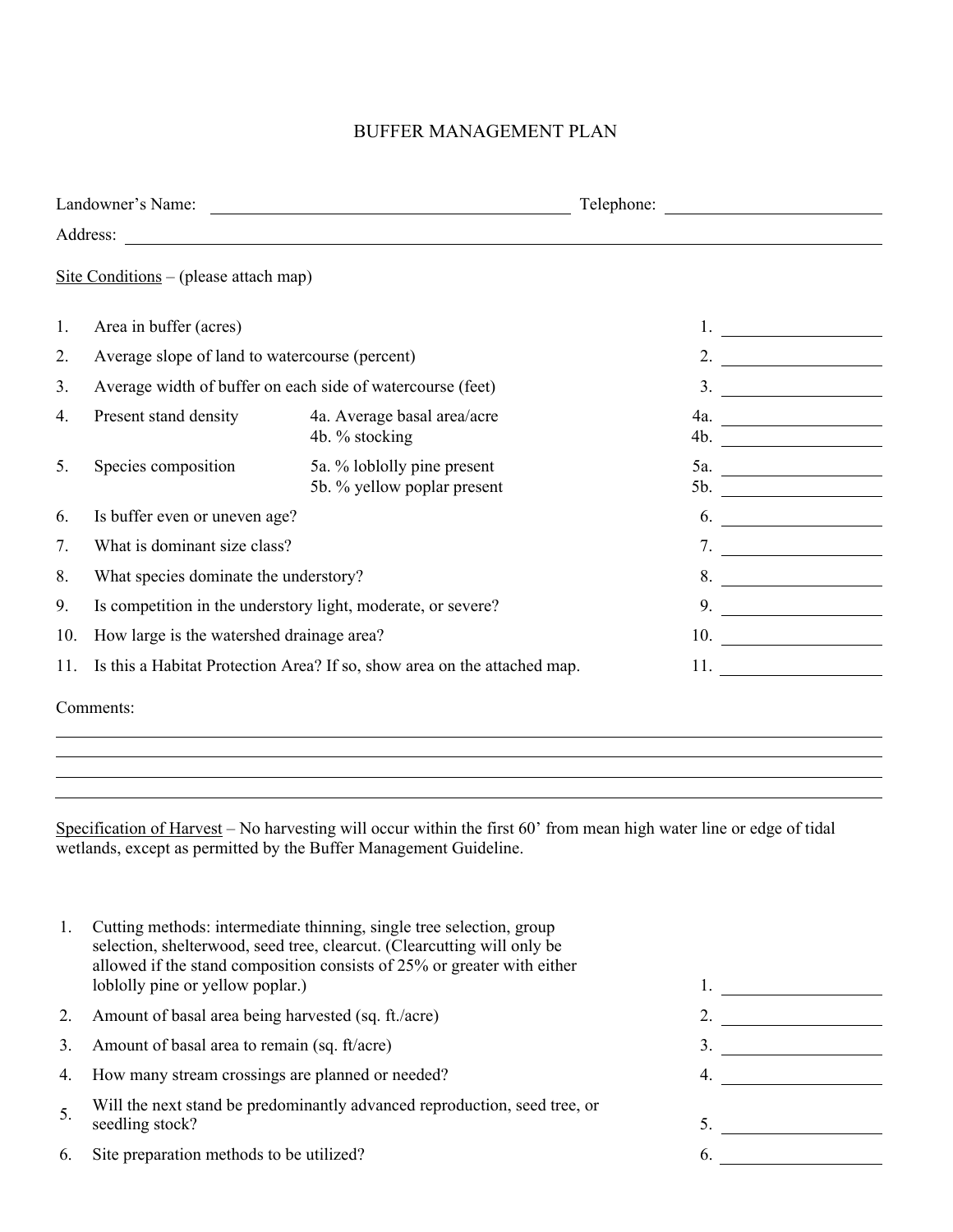| 7. | Will control of the understory or vegetation be necessary to successfully<br>establish desirable regeneration? | 7  |
|----|----------------------------------------------------------------------------------------------------------------|----|
|    | 8. Follow up work needed?                                                                                      | 8. |
|    | Comments:                                                                                                      |    |

Prepared by:

 $\frac{X}{X}$  Licensed Forester

License Number Date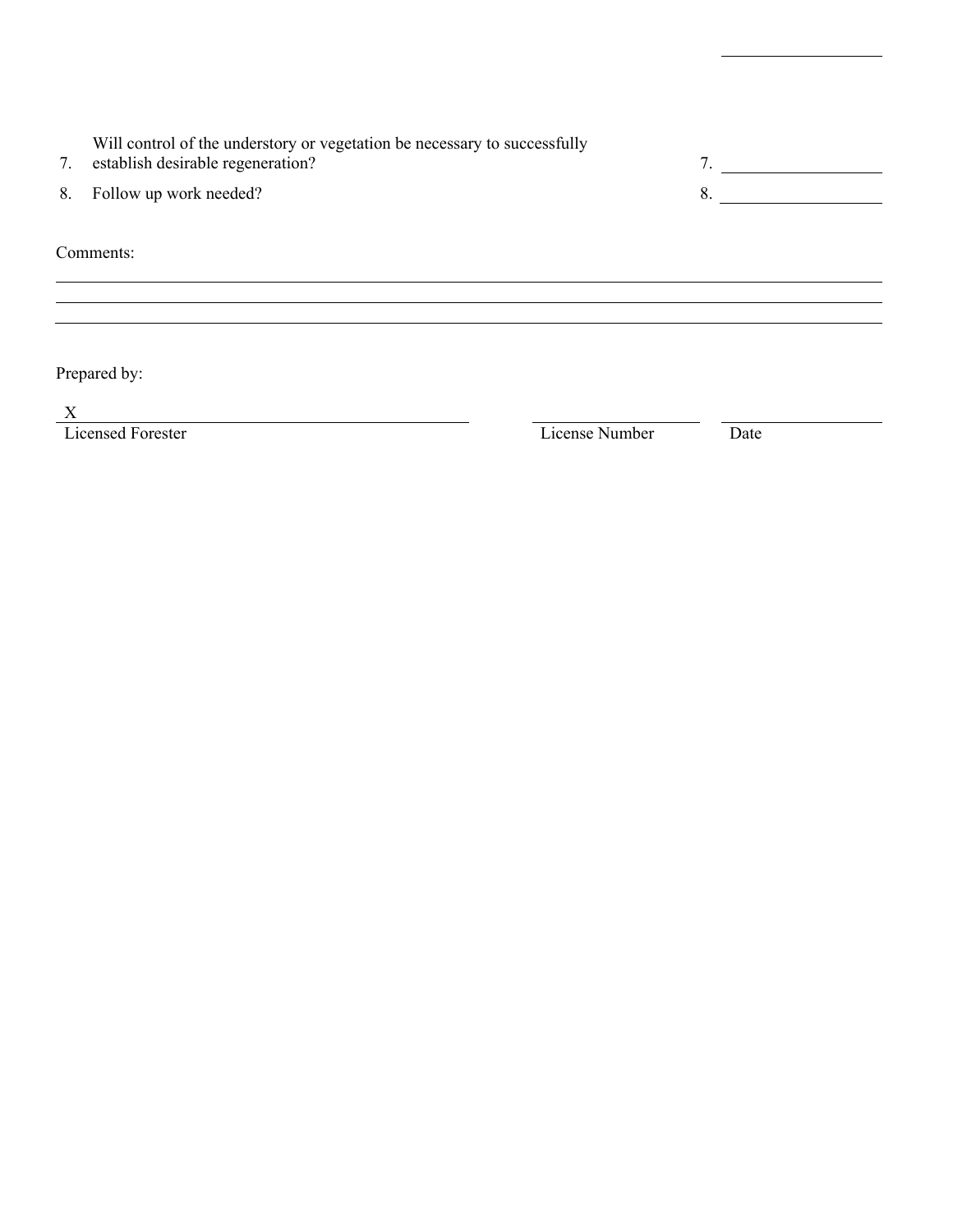# NONTIDAL WETLANDS BEST MANAGEMENT PRACTICES FOR FOREST HARVEST OPERATIONS

| <b>Applicant Name:</b> | Phone $\#$ : |  |
|------------------------|--------------|--|
| Address:               |              |  |
| Location of Operation: |              |  |
| Landowner:             |              |  |

On and in areas that have been determined to be wetlands according to the "Federal Manual for Identifying and Delineating Jurisdictional Wetlands," 1989, or its amended versions, the applicant will adhere to and follow best management practices (BMPs) including, but not limited to, the following:

Check when appropriate:

- Major skid trails, wherever feasible, will be located on soils that resist compaction and ruts or other disturbances that adversely impact nontidal wetland hydrology.
- Appropriate equipment to skid logs will be selected based on slope and the ability of soil to resist erosion or other disturbances.
- Truck roads, wherever feasible, will be located on uplands or on the highest available ground so as to minimize impacts to nontidal wetlands.
- Truck roads will be of minimum dimensions necessary to accomplish their purpose and minimize impacts to nontidal wetlands.
- Truck roads will follow the natural contour of the land, wherever feasible, and shall be stabilized to minimize erosion.
- Wetland hydrology will be maintained by constructing diversion ditches at the minimum depth to maintain flow of water.
- Wooden mats, filter cloth, or similar temporary structures will be used to reduce compaction or creation of ruts.
- Fill material will be used only when absolutely necessary to maintain or construct a road. If needed, fill shall be excavated from uplands and shall be free from state or federally designated toxic pollutants.
- Intermittent and perennial streams, sloughs, or channels will not be crossed unless absolutely necessary. When necessary, crossing will be at the shortest distance feasible, be of appropriate design, and allow unrestricted movement of aquatic life in the stream.

NOTE: A WATERWAY CONSTRUCTION PERMIT MAY BE REQUIRED.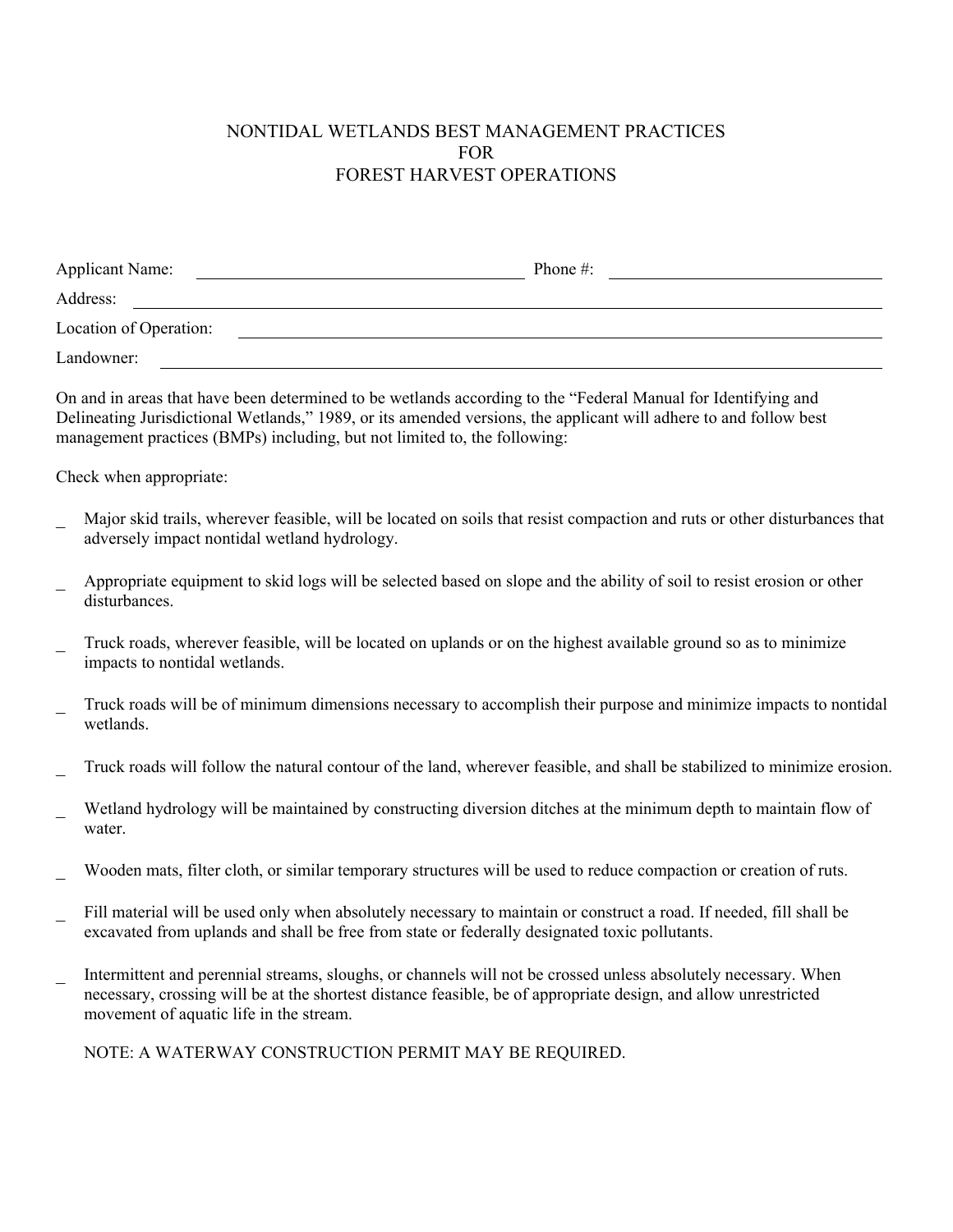- Landings will be located prior to road layout, located in uplands as far from streams and/or nontidal wetlands as practicable or on the highest available ground if uplands are unavailable, and kept to minimum size and number necessary for the operation. Diversion ditches will be installed to direct water away from the deck during use.
- Trash, debris, and chemicals will be collected and disposed of outside wetland areas.
- Utilization of low ground pressure equipment (i.e. high flotation tires, wide tracks, etc.) will be used when nontidal wetland soils are unable to support conventional equipment.
- Scheduling of forest harvest operations will be during periods when wetlands soils are dry or frozen and are capable of supporting conventional equipment to prevent compaction, ruts, or other significant disturbances to nontidal wetland soils or hydrology.
- All forest harvest operations will be conducted so as to prevent impoundment of water or increased runoff in the nontidal wetland, unless the change is recommended in a sediment and erosion control plan.
- Harvesting will be conducted during dry periods or at times that enhance natural regeneration.
- Natural regeneration will be utilized where feasible and will be the preferred method of regeneration in wetland areas.

 $\mathcal{L}_\mathcal{L} = \{ \mathcal{L}_\mathcal{L} = \{ \mathcal{L}_\mathcal{L} = \{ \mathcal{L}_\mathcal{L} = \{ \mathcal{L}_\mathcal{L} = \{ \mathcal{L}_\mathcal{L} = \{ \mathcal{L}_\mathcal{L} = \{ \mathcal{L}_\mathcal{L} = \{ \mathcal{L}_\mathcal{L} = \{ \mathcal{L}_\mathcal{L} = \{ \mathcal{L}_\mathcal{L} = \{ \mathcal{L}_\mathcal{L} = \{ \mathcal{L}_\mathcal{L} = \{ \mathcal{L}_\mathcal{L} = \{ \mathcal{L}_\mathcal{$  $\mathcal{L}_\mathcal{L} = \{ \mathcal{L}_\mathcal{L} = \{ \mathcal{L}_\mathcal{L} = \{ \mathcal{L}_\mathcal{L} = \{ \mathcal{L}_\mathcal{L} = \{ \mathcal{L}_\mathcal{L} = \{ \mathcal{L}_\mathcal{L} = \{ \mathcal{L}_\mathcal{L} = \{ \mathcal{L}_\mathcal{L} = \{ \mathcal{L}_\mathcal{L} = \{ \mathcal{L}_\mathcal{L} = \{ \mathcal{L}_\mathcal{L} = \{ \mathcal{L}_\mathcal{L} = \{ \mathcal{L}_\mathcal{L} = \{ \mathcal{L}_\mathcal{$  $\mathcal{L}_\mathcal{L} = \mathcal{L}_\mathcal{L} = \mathcal{L}_\mathcal{L} = \mathcal{L}_\mathcal{L} = \mathcal{L}_\mathcal{L} = \mathcal{L}_\mathcal{L} = \mathcal{L}_\mathcal{L} = \mathcal{L}_\mathcal{L} = \mathcal{L}_\mathcal{L} = \mathcal{L}_\mathcal{L} = \mathcal{L}_\mathcal{L} = \mathcal{L}_\mathcal{L} = \mathcal{L}_\mathcal{L} = \mathcal{L}_\mathcal{L} = \mathcal{L}_\mathcal{L} = \mathcal{L}_\mathcal{L} = \mathcal{L}_\mathcal{L}$  $\mathcal{L}_\mathcal{L} = \{ \mathcal{L}_\mathcal{L} = \{ \mathcal{L}_\mathcal{L} = \{ \mathcal{L}_\mathcal{L} = \{ \mathcal{L}_\mathcal{L} = \{ \mathcal{L}_\mathcal{L} = \{ \mathcal{L}_\mathcal{L} = \{ \mathcal{L}_\mathcal{L} = \{ \mathcal{L}_\mathcal{L} = \{ \mathcal{L}_\mathcal{L} = \{ \mathcal{L}_\mathcal{L} = \{ \mathcal{L}_\mathcal{L} = \{ \mathcal{L}_\mathcal{L} = \{ \mathcal{L}_\mathcal{L} = \{ \mathcal{L}_\mathcal{$  $\mathcal{L}_\mathcal{L} = \{ \mathcal{L}_\mathcal{L} = \{ \mathcal{L}_\mathcal{L} = \{ \mathcal{L}_\mathcal{L} = \{ \mathcal{L}_\mathcal{L} = \{ \mathcal{L}_\mathcal{L} = \{ \mathcal{L}_\mathcal{L} = \{ \mathcal{L}_\mathcal{L} = \{ \mathcal{L}_\mathcal{L} = \{ \mathcal{L}_\mathcal{L} = \{ \mathcal{L}_\mathcal{L} = \{ \mathcal{L}_\mathcal{L} = \{ \mathcal{L}_\mathcal{L} = \{ \mathcal{L}_\mathcal{L} = \{ \mathcal{L}_\mathcal{$ 

Other (describe additional practices)

 $\mathcal{L}_\text{max}$ 

Prepared by:

X<br>Licensed Forester

License Number Date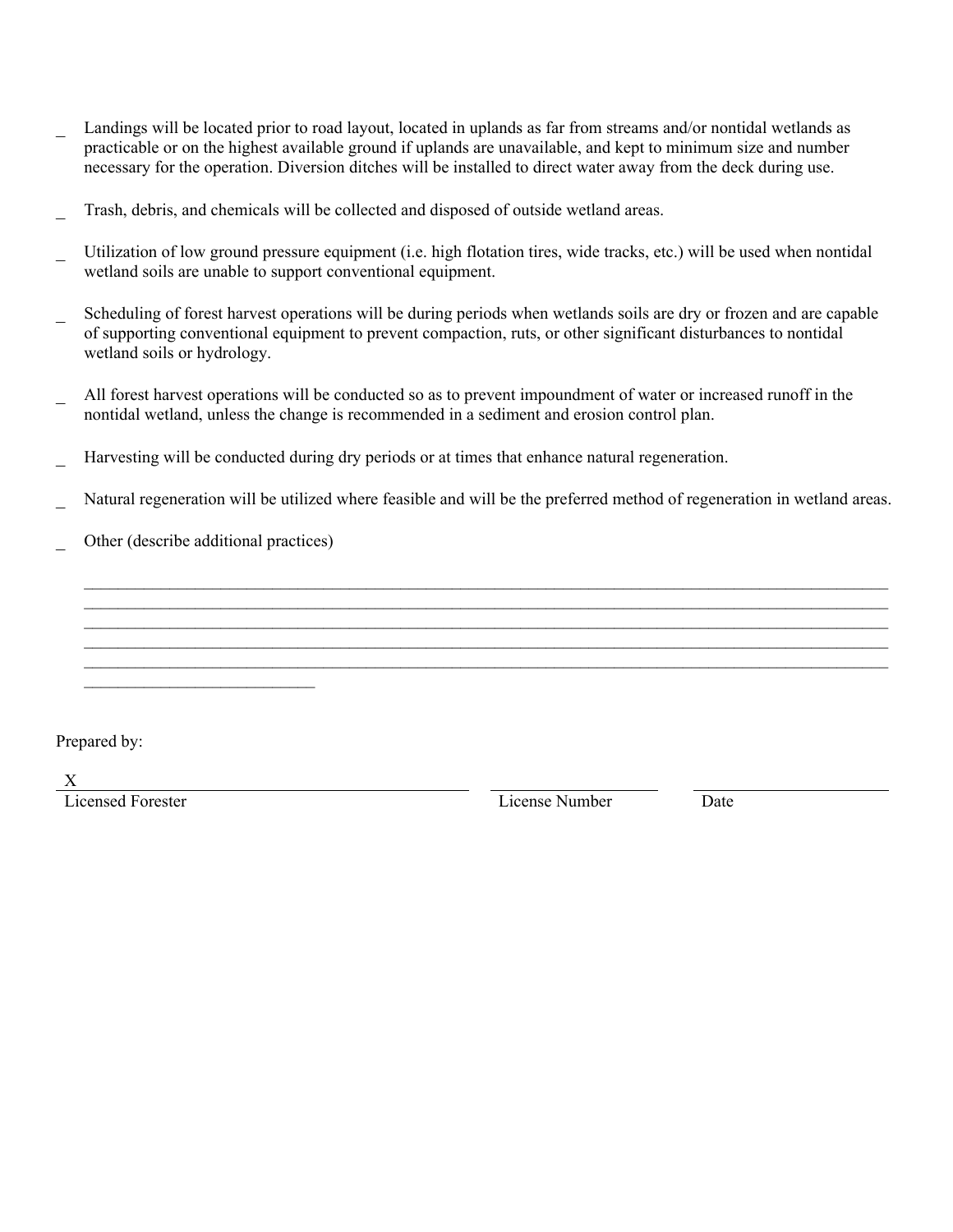#### STANDARD EROSION AND SEDIMENT CONTROL PLAN FOR FOREST HARVEST OPERATIONS IN MARYLAND

#### **I. General Requirements**

A Sediment Control Plan is required for any forest harvest operation that disturbs more than 5,000 square feet or 100 cubic yards of soil.

This Standard Erosion and Sediment Control Plan may be used when all of the following conditions are met:

- 1. Road cuts/fills are 3 feet or less (5 feet in Garrett, Allegany, Washington, and Frederick counties).
- 2. Grades for haul roads do not exceed 15 percent.
- 3. Landings are located on slopes 10 percent or less.
- 4. Grades for skid trails do not exceed 20 percent.

If any of these conditions or any other criteria of the Standard Plan cannot be met, a Custom Plan must be developed by a licensed professional forester and submitted along with this plan to the local Soil Conservation District for approval.

#### **II. Conditions**

- 1. Unless one operator assumes full responsibility for implementing an approved plan, all forest harvest operators working at a site must obtain an erosion and sediment control plan. An operator is defined as any individual or company that has contracted or subcontracted a portion of the harvest operation. This also applies to those operators conducting firewood cutting or separate forest harvest operations in conjunction with or subsequent to the initial harvest. Each operator must implement and maintain the required practices.
- 2. The applicant shall notify the Maryland Dept. of the Environment, 1-410-901-4020, at least 3 days prior to commencing forest harvest operations. The inspection agency must also be notified at least 2 days prior to the completion of work.
- 3. A copy of this plan and any approved plan modifications shall be available on site during harvest operations.
- 4. Each site may be inspected periodically by local government and/or State inspectors for compliance with the approved plan. State and local inspectors may require field modifications or a plan revision as conditions dictate, to prevent movement of sediment from the site. Plan revisions require approval by the SCD.
- 5. Failure to properly implement or maintain the practices required by an approved plan, or to comply with written requirements for corrective action, may result in the operation being stopped (issuance of a Stop Work Order) until the deficiencies have been corrected. Failure to take required corrective action may also result in legal action.
- 6. All erosion and sediment controls must be implemented in accordance with specifications contained in the 2015 Maryland Soil Erosion and Sediment Control Standards and Specifications for Forest Harvest Operations.
- 7. The issuance of an approval by the MDE, a SCD, or a jurisdiction not within a SCD, does not relieve the applicant of the continuing responsibility to effectively abate sediment pollution, and to comply with all other applicable local and State laws.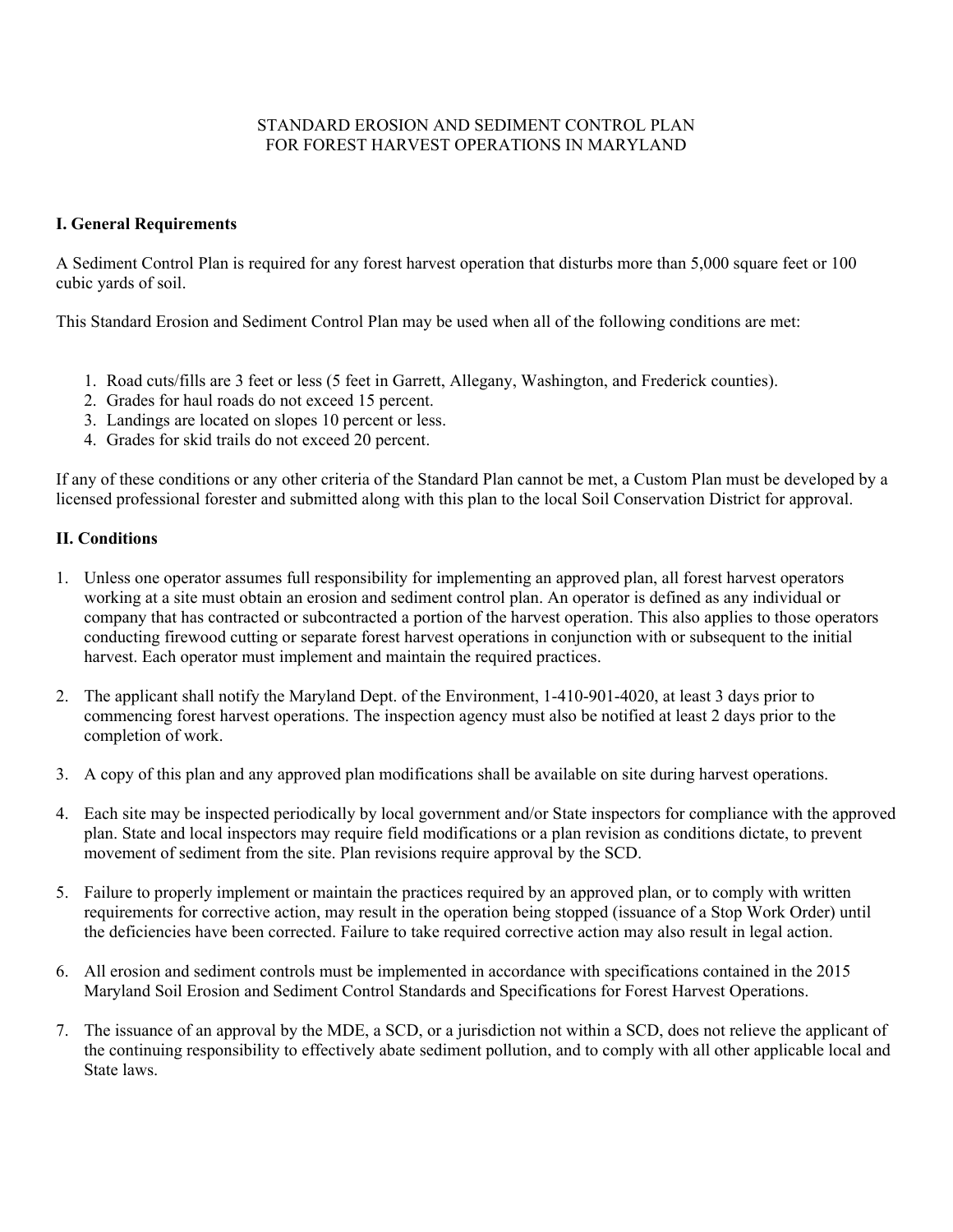### **Standard Plan Specifications**

#### A. Site Maps:

- 1. Site maps or sketches must be prepared for all harvests and submitted with the plan application for approval. The map or sketch must identify the site location and provide directions and distances from the nearest major road intersection.
- 2. All access points, landings, haul roads, Waters of the State, Streamside Management Zones (SMZ), and existing stream crossings must be identified on the map or sketch.
- 3. If harvesting is planned in a SMZ, a more detailed map of the SMZ areas is required. Additionally, a SMZ Plan must accompany the Standard Plan. The harvest area should also be delineated on a photocopy of the United States Geological Survey 7.5 Minute Series (Topographic) quadrangle maps (USGS maps).

#### B. Site Access:

- 1. Access points to the site shall be stabilized with wood chips, corduroy mats, stone aggregate pad, or other methods as shown in the Specifications for Stabilized Harvest Entrance. Any soil or debris that is tracked onto adjoining off-site roads shall be removed and deposited in a controlled area immediately.
- 2. A grading or entrance permit may be required for a new entrance onto a county or State road. Details may be obtained from the local permitting agency or the State Highway Administration.
- 3. Existing public road drainage shall not be blocked or damaged by access construction. Pipe culverts or a bridge shall be installed if necessary to maintain existing drainage.

#### C. Waterway Protection:

- 1. Any required SMZ shall be marked and properly maintained. (See Specifications for Streamside Management Zone section.)
- 2. The minimum SMZ width is 50 feet on land with no slope. Where sloping land is encountered, the following formula shall be applied:

50 ft.  $+$  (2 ft. x % slope) = SMZ width (to a maximum of 150 ft.)

*Example for 20% Slope*: 50 ft. + (2 ft. x 20 %) = 50 ft. + 40 ft. = 90 ft. SMZ

| Slope % | Width of SMZ (ft.) on each side<br>of watercourse |
|---------|---------------------------------------------------|
|         |                                                   |
|         |                                                   |
|         |                                                   |
|         |                                                   |
|         |                                                   |

| Table 2 – SMZ Width vs. Site Slope |  |  |  |  |  |
|------------------------------------|--|--|--|--|--|
|------------------------------------|--|--|--|--|--|

- 3. Unless part of an approved SMZ Plan, new roads, trails, and harvesting equipment are not allowed in any SMZ except to provide access to authorized stream crossings.
- 4. Harvesting within the SMZ is not allowed unless a SMZ Plan, along with the Standard Plan, is submitted to and approved by the SCD. The SMZ Plan must be prepared by a Maryland licensed professional forester and include the harvest method, the square footage of basal area to be removed and retained, provisions for removing and restocking the cut trees, and other criteria for the harvest operation.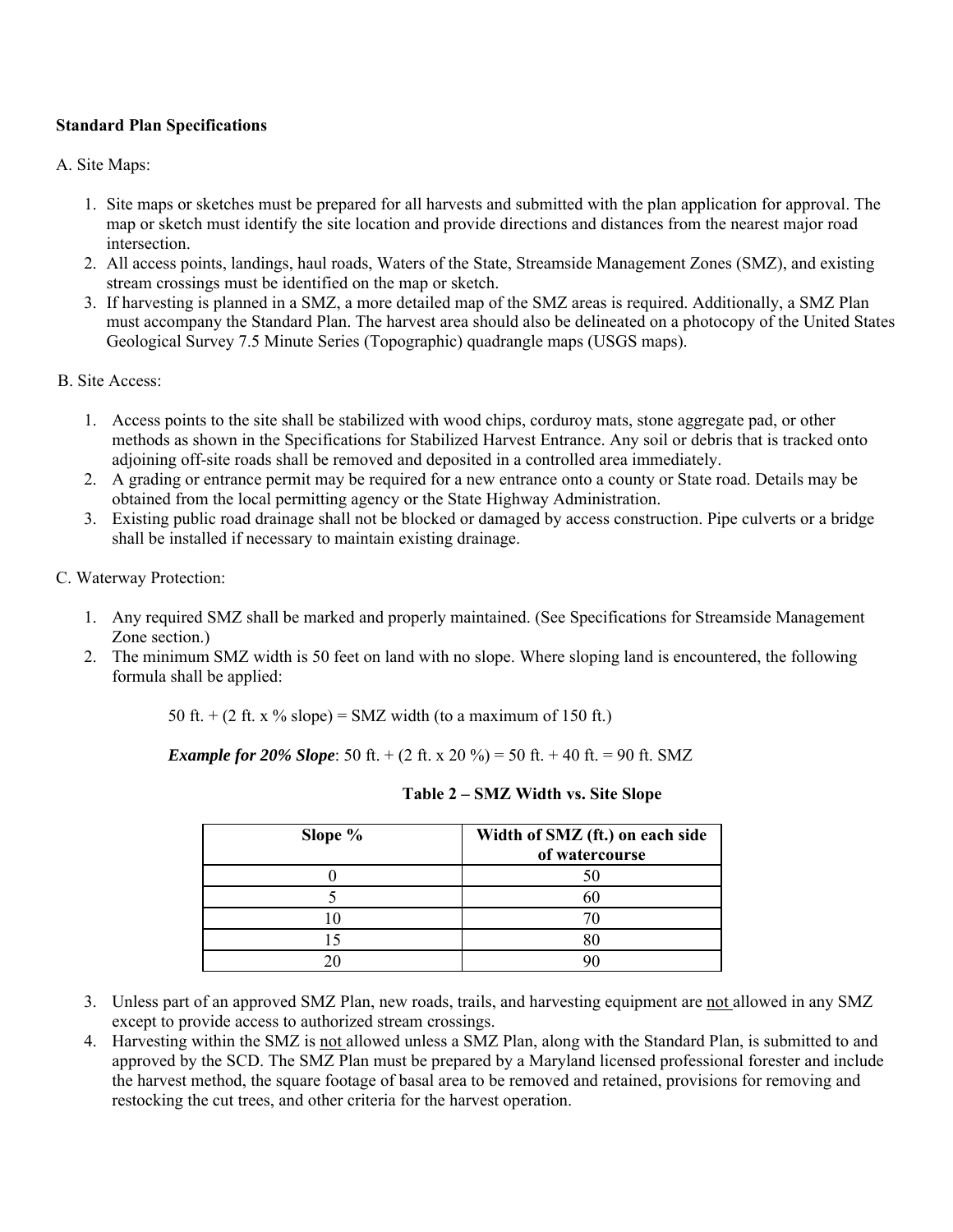- 5. Although not all Waters of the State require the establishment of an SMZ, protecting water quality when harvesting within or near these areas is still required. At a minimum, the following criteria must be adhered to when a SMZ Plan is not required:
	- a. Locating log decks and landing at least 50 feet from any Waters of the State.
	- b. Locating truck haul roads at least 50 feet from any Waters of the State.
	- c. Limiting skidding operations to single-pass trails within 50 feet of any Waters of the State.
	- d. Fell trees away from Waters of the State and remove any slash that enters Waters of the State.
	- e. Avoid crossing Waters of the State. When crossing is unavoidable, required permits must be obtained.
	- f. Stabilize within three (3) days any disturbed areas (damage to the humus layer) within 50 feet of Waters of the State unless other sediment control practices have been installed.

#### D. Haul Roads and Skid Trails:

- 1. Grading of existing roads and/or trails will be limited to that necessary to make them operable, provided that the requirements of Section D (2) and (5) below are met. If any of the conditions cannot be met, an approved Custom Plan will be required in order to utilize the existing roads and/or trails.
- 2. Haul roads and skid trails shall be laid out along natural land contours to avoid excessive cuts, fills, and grades. No road cut or fill shall exceed 3 feet (5 feet in Garrett, Allegany, Washington, and Frederick Counties). All new roads must be sketched on the plan map and must be flagged in advance of the harvest.
- 3. Drainage structures shall be provided at the time of construction of haul roads and skid trails according to requirements contained in the 2015 Maryland Soil Erosion and Sediment Control Standards and Specifications for Forest Harvest Operations.
- 4. Crossing of perennial or intermittent streams should be avoided. Where it becomes necessary to cross either a perennial or an intermittent stream, a bridge, culvert, or ford crossing shall be temporarily installed. A MDE-WMA Waterway Construction Permit may be required prior to crossing any stream.
- 5. Grades for haul roads shall not exceed 15 percent. Grades for skid trails shall not exceed 20 percent. If it is not feasible to maintain these grade limits, a Custom Plan that identifies the controls required to prevent erosion, must be approved by the SCD prior to road or trail construction.
- 6. No haul roads or skid trails other than those providing access to waterway crossings shall be constructed within the SMZ, unless a SMZ Plan has been prepared and approved. Drainage from approaches to waterway crossings shall be diverted to undisturbed areas.
- E. Landings and Log Decks:

Landings shall be located outside of the SMZ and at least 50 feet from any Waters of the State. Landings shall be located on reasonably level (between 3 and 10 percent slope), well-drained ground. If harvest sites do not have any area with a slope of at least 3 percent, landings shall be located on the maximum slope of the site. Landings located on slopes exceeding 10 percent must be shown on an approved Custom Plan.

#### F. Stabilization:

- 1. Following completion of installation of all perimeter erosion and sediment controls, areas disturbed by the installation and all cut and fill slopes steeper than 3:1 (H:V) must be stabilized within three (3) calendar days.
- 2. Within three (3) days of completion of the harvest, all roads, trails, and landings located on slopes 10 percent or greater shall be graded or backdragged, and seeded and mulched according to specifications. The surface of roads, landings, and trails less than 10 percent shall be graded or backdragged and left in a condition that permits successful natural regeneration of trees, shrubs, or other annual and perennial plants. Under certain circumstances, stabilization of these roads and landings with seed and mulch shall be required.
- 3. Temporary stabilization may be required to minimize the potential for erosion or if a forest harvest is halted prior to completion. In addition to the practices noted in item 2 above, mats, woods chips, and compacted wood slash may be used as temporary stabilization practices.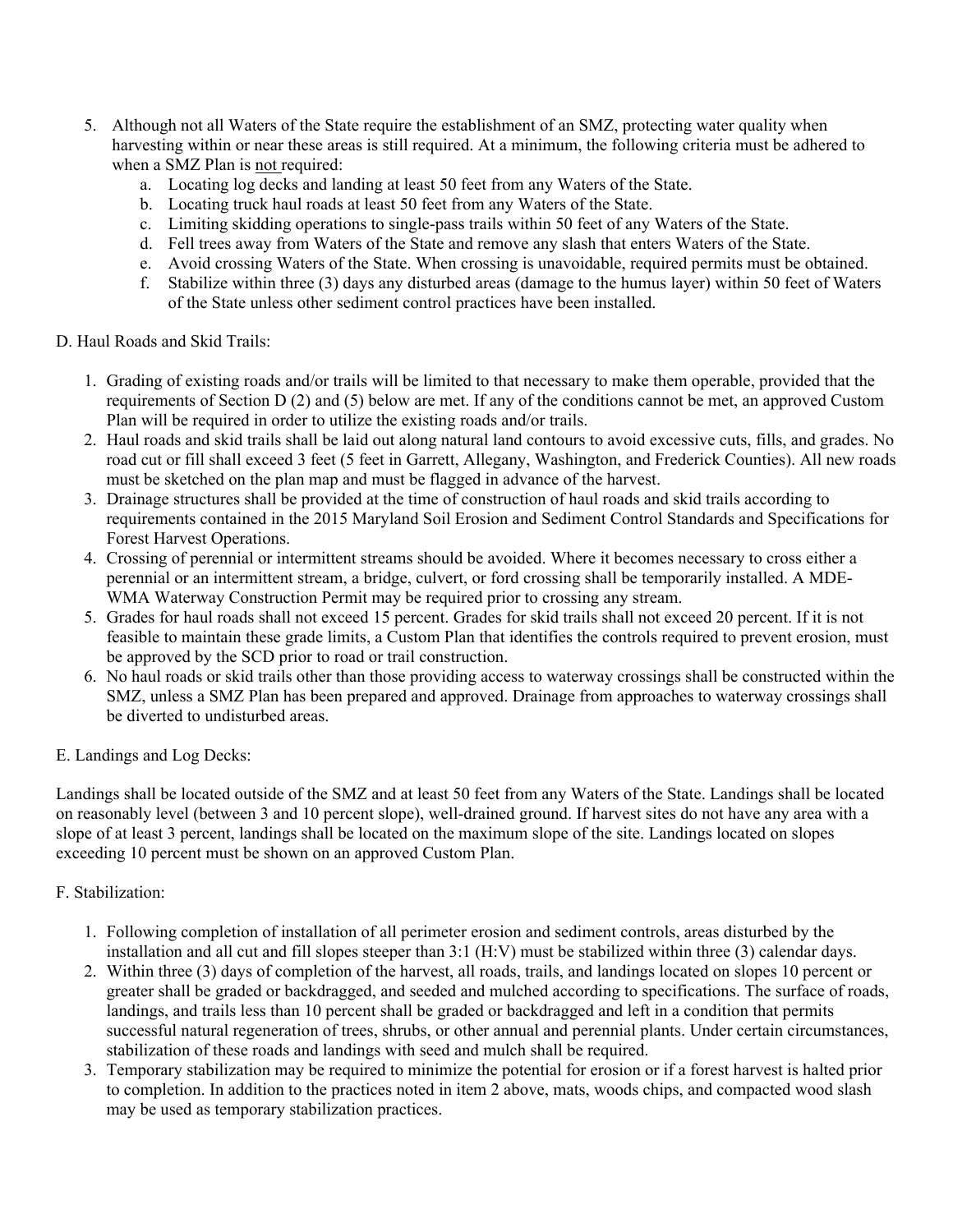## G. Maintenance:

- 1. All practices installed shall be maintained at all times to function as intended.
- 2. Any practice that fails to function properly will be repaired or corrected immediately.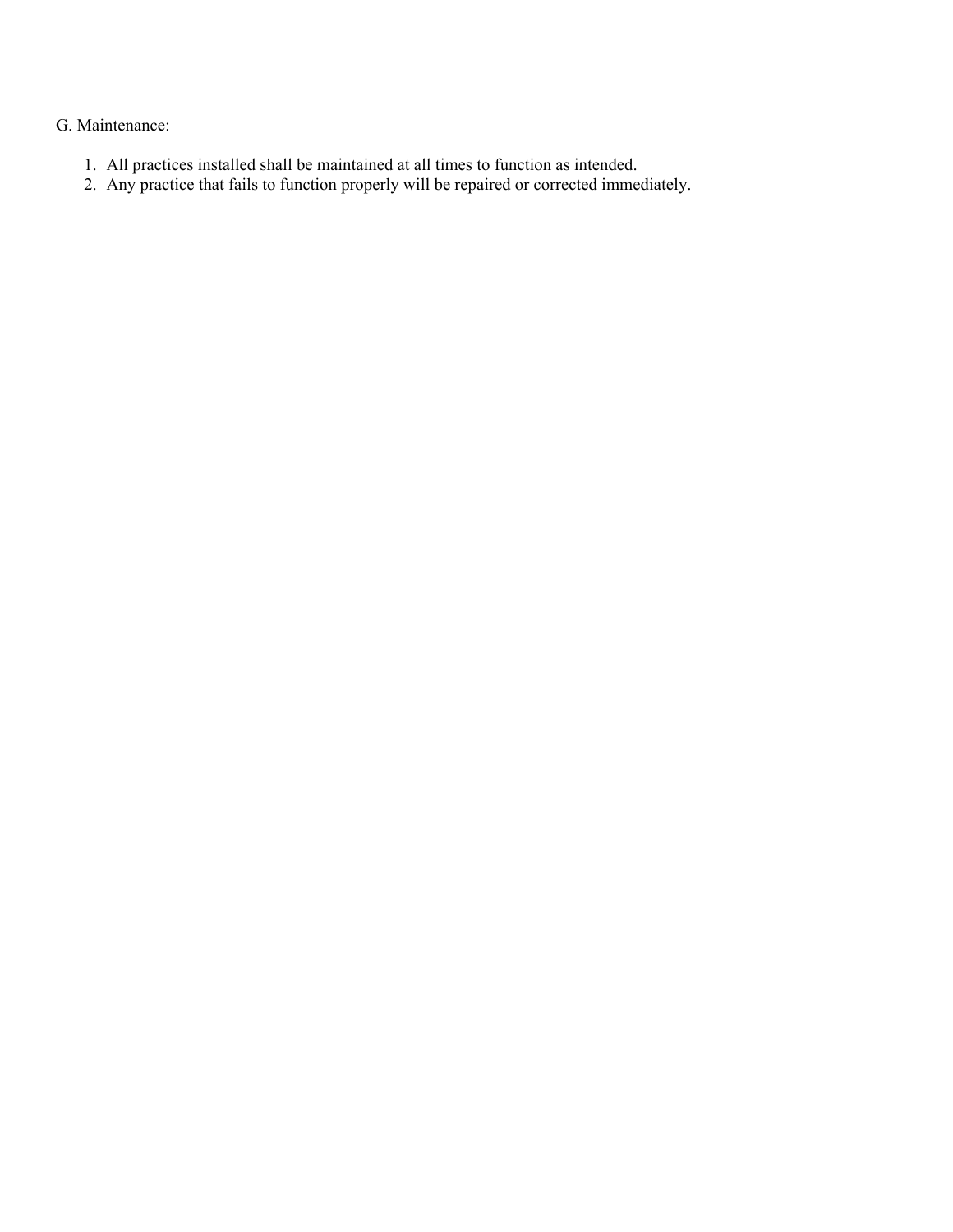# **FOREST HARVEST OPERATION PLAN CHECKLIST**

| Landowner                                                                                                                                                                                                                                        |
|--------------------------------------------------------------------------------------------------------------------------------------------------------------------------------------------------------------------------------------------------|
| Submittal Date<br>Operator                                                                                                                                                                                                                       |
| Site Location<br>Approval Date                                                                                                                                                                                                                   |
| Requirements:                                                                                                                                                                                                                                    |
| Standard Erosion and Sediment Control Plan for Forest Harvest Operations form (with original signatures)                                                                                                                                         |
| Forestry Declaration of Intent with tax map, parcel and lot completed (with original signatures)                                                                                                                                                 |
| Site Map (must be reproducible) should identify and delineate:                                                                                                                                                                                   |
| Location (note existing roads)<br>-Harvest area<br>__ Access points<br>__ Landings<br>- Haul roads and major skid trails<br>Water bodies and wetlands<br>__ Stream crossings<br>Buffer areas (cut and no cut) with widths noted<br>Critical Area |
| Soils map with harvest area outlined. Hydric soils, poorly drained soils, and soils with severe erosion<br>hazard are poor choices for log landing and road locations.                                                                           |
| Topographic map with harvest area outlined. If roads or trails are proposed on slopes 15% or greater, a<br>custom plan with BMPs for preventing erosion must be prepared by a Maryland licensed forester.                                        |
| Buffer Management Plan (if applicable) signed and sealed by Maryland licensed forester                                                                                                                                                           |
| BMPs for harvesting in wetlands (if applicable) signed and sealed by Maryland licensed forester                                                                                                                                                  |
| Copy of operator's green card and forest product operator's license                                                                                                                                                                              |
| Copy of Maryland licensed forester's forestry license (if applicable)                                                                                                                                                                            |
| Copy of letter from Forestry Board or Town approving harvest in the Critical Area (if applicable)                                                                                                                                                |
| Copy of letter from Forestry Board approving harvest in Forest Retention Area (if applicable)                                                                                                                                                    |
| Copy of general waterway construction permit for stream crossings (if applicable)                                                                                                                                                                |
| Driveway permit acknowledgement (with original signatures) (if applicable)                                                                                                                                                                       |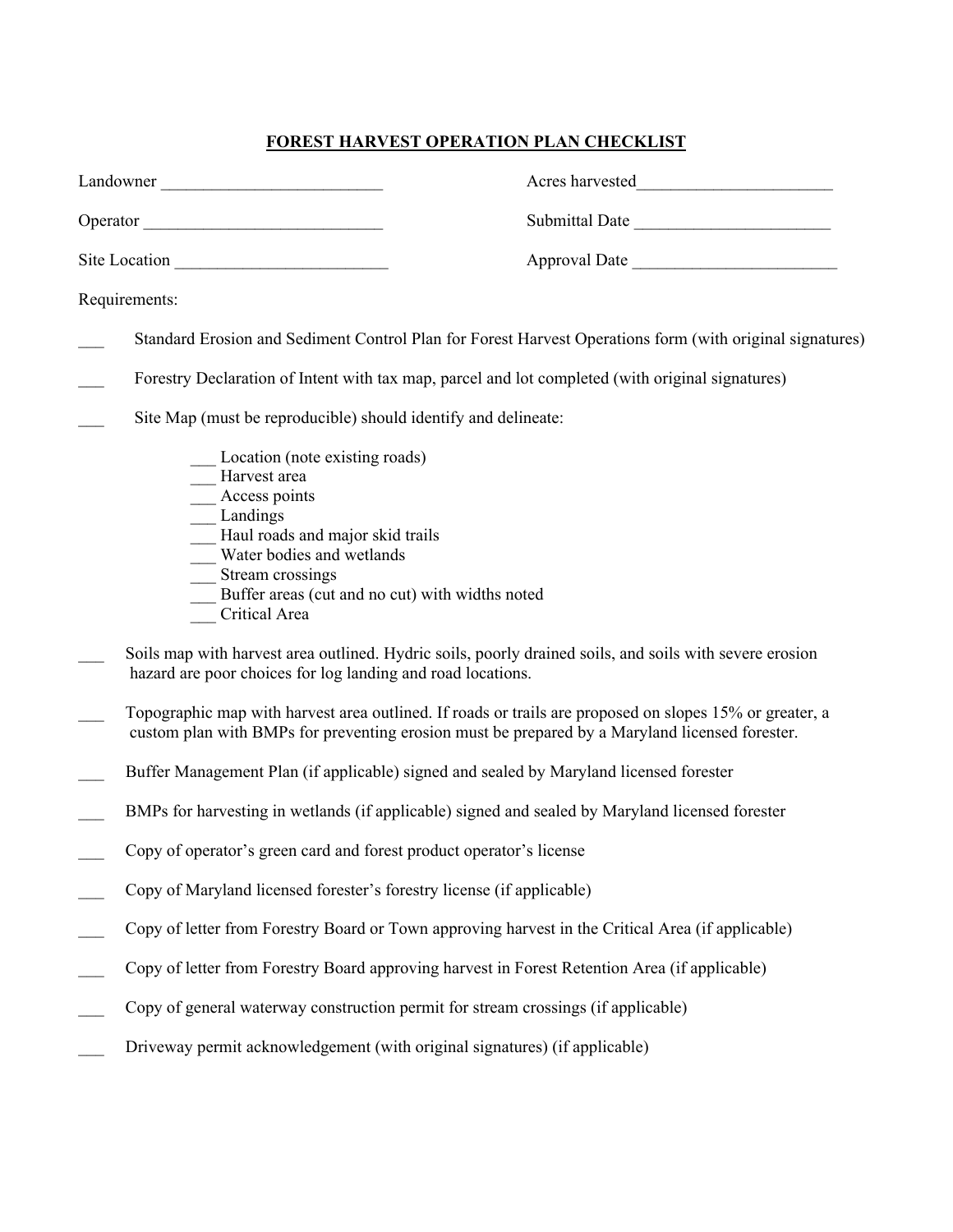#### SEQUENCE OF OPERATIONS

- 1. Obtain all necessary permits and approvals. \*
- 2. A Maryland licensed forester shall delineate wetlands and stream buffers. All trees proposed for harvest within stream buffer zones will be marked at eye level and at the base of the stump.
- 3. Mark limits of harvest area.
- 4. Contact Maryland Department of the Environment (410-901-4020) to arrange a pre-harvest meeting.
- 5. Hold pre-harvest meeting.
- 6. Install stabilized entrance. Install all best management practices (BMPs) as indicated on the plan.
- 7. Construct haul road, landings, and skid roads as delineated on the approved standard erosion and sediment control plan for forest harvest operations.
- 8. Maintain and repair BMPs and haul roads, landings, and skid roads to prevent erosion and sedimentation throughout harvest.
- 9. Fell trees away from streams, wetlands, and sensitive areas. Avoid damage to other trees in the area. Immediately remove any tops, slash, or other debris which fall into wetlands and water bodies.
- 10. When harvest has been completed, grade and backdrag roads and landings according to standard plan requirements. Remove any stream crossings. Install permanent BMPs as indicated on the plan. Seed and mulch disturbed areas.
- 11. Contact MDE to perform site visit, prepare close-out report, and ensure that site has been returned to an acceptable condition.

\* This may include, but is not limited to, the Standard Erosion and Sediment Control Plan for Forest Harvest Operations, stream crossing permits, and approved timber harvest plans for harvests within the Chesapeake Bay Critical Area or Forest Retention Areas. When site conditions exceed the restrictions of the Standard Erosion and Sediment Control Plan, a Maryland licensed forester must prepare the appropriate plan modifications. Modifications include buffer management plans for harvests in stream buffers and best management practices for harvesting on steep slopes or in wetlands.

**+ Plan is valid for 2 years from date of approval.**